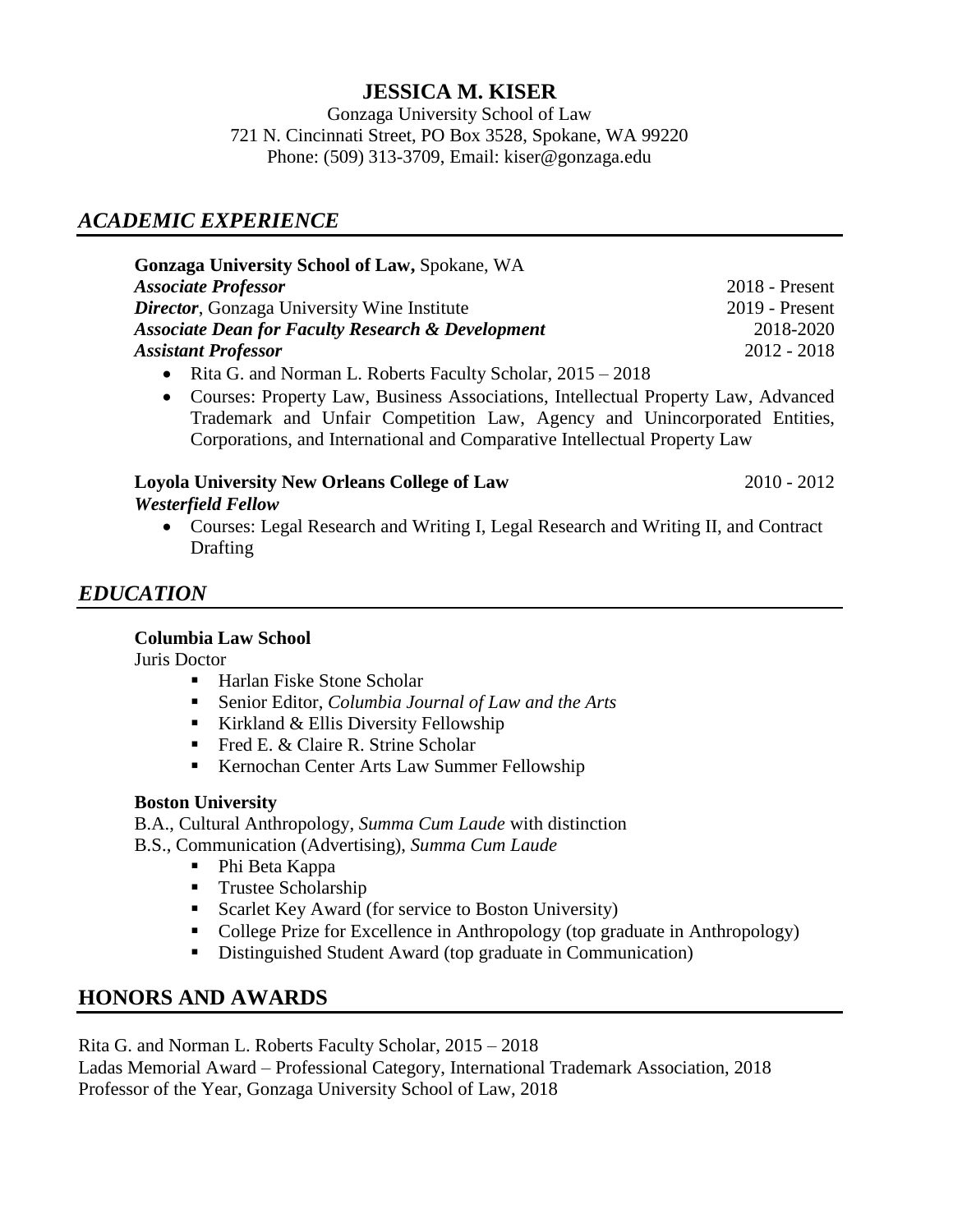## *PUBLICATIONS & WORKS IN PROGRESS*

*Wallpaper By Any Other Name*, 68 SYRACUSE L. REV. 117 (2018).

*Brandright*, 70 ARK. L. REV. 489 (2017).

 This article won the International Trademark Association's 2018 Ladas Memorial Award, which is granted annually to the best law review article on the topic of trademark law.

*Brands as Copyright*, 61 VILL. L. REV. 1 (2016).

*To Bully or Not to Bully: Understanding the Role of Uncertainty in Trademark Enforcement Decisions*, 37 COLUM. J. L. & ARTS 211 (2014).

*How Dykes on Bikes Got It Right: Procedural Inequities Inherent in the Trademark Office's Review of Disparaging Trademarks*, 46 U.S.F.L. REV. 1 (2011).

*Beware of the Blog,* COPYRIGHT WORLD, February 2010, at 22 (with Rita Berardino).

*The Burden of Proof: Perceptions of Native Americans as an Example of Ethnic Ambiguity* (May 2003) (unpublished Honors Thesis, Boston University).

*An Empirical Study of How Market Incentives Impact Trademark Bullying* (Work in Progress).

*You Don't Own Me: Reframing Trademark Ownership in the Modern Collaborative Economy* (Work in Progress).

## *SCHOLARLY PRESENTATIONS*

Presenter and Conference Organizer, *Using Trademark and Copyright Law to Build a Strong Wine Brand*, Gonzaga University's Women Lead – Napa Valley Conference, St. Helena, CA, February 22, 2020.

Presenter, *Trademark Ownership and Value Co-Creation*, Faculty Workshop Series, at The Pennsylvania State University Law School at University Park, March 14, 2019.

Presenter, *Spirits Law: Brand Building in the Alcoholic Beverage Industry*, Gonzaga University School of Law's Sports & Spirits CLE, Las Vegas, NV, March 11, 2019.

Moderator and Discussant, *Best Practices in Teaching Sensitive and Controversial Topics*, Faculty Speaker Series, at Gonzaga University School of Law, Spokane, WA, February 14, 2019.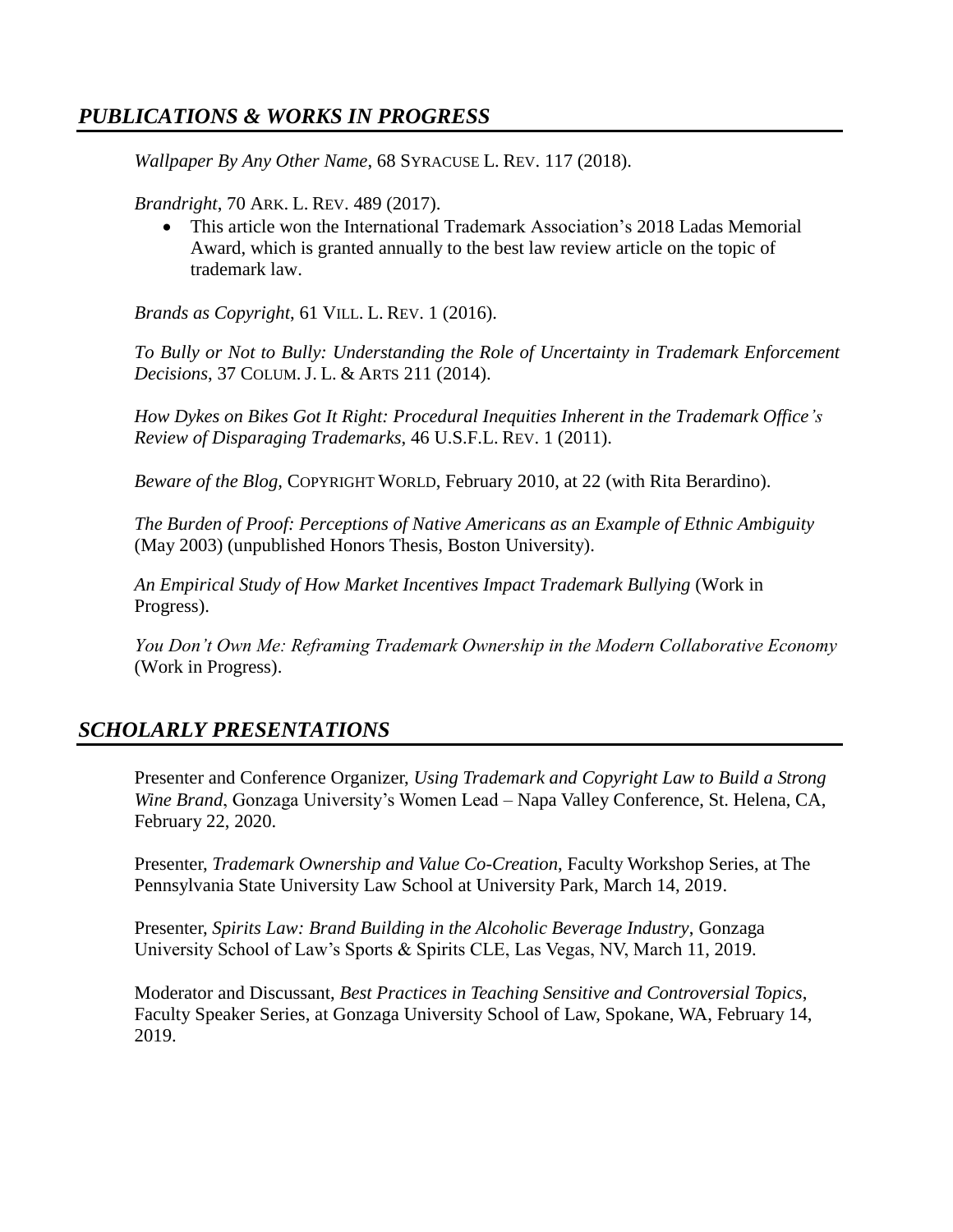Presenter, *Trademark Ownership and Value Co-Creation*, Ninth Annual INTA Trademark Scholarship Symposium, at International Trademark Association's 2018 Annual Meeting, May 22, 2018.

Presenter, *Trademark Ownership and Value Co-Creation*, at 2018 Works-in-Progress Intellectual Property Colloquium, Case Western Reserve University School of Law, February 16-17, 2018.

Presenter, *Brandright*, Pacific Intellectual Property Scholars Conference IV, co-hosted by the University of Washington School of Law and Seattle University School of Law, Seattle, WA, September 30, 2017.

Panelist, *Trademark Morality: The Cultural and Expressive Implications of Regulating Immoral and Offensive Trademarks*, at the Southeastern Association of Law Schools 2017 Annual Meeting, Boca Raton, FL, August 4, 2017.

Discussant, Discussion Group: *Digital Pressures in Intellectual Property Law*, at the Southeastern Association of Law Schools 2017 Annual Meeting, Boca Raton, FL, August 4, 2017.

Presenter, *Wallpaper by any Other Name*, Syracuse Law Review's Forgotten IP Cases Symposium, Washington, D.C., April 22, 2017.

Presenter, *Brandright*, at Gonzaga University School of Law, Spokane, WA, April 5, 2017.

Presenter, *Brandright*, Junior Intellectual Property Scholars Workshop, at The Ohio State University Moritz College of Law, January 20-21, 2017.

Presenter, *Brandright: Finding a Place for Brands*, Junior Scholars Virtual Colloquium, hosted by the University of Toledo College of Law, August 12, 2016.

Presenter, *Brandright: Finding a Place for Brands*, Inland Northwest Scholars Workshop, at Gonzaga University School of Law, August 1, 2016.

Presenter, *Finding a Place for Brands*, Seventh Annual INTA Trademark Scholarship Symposium, at International Trademark Association's 2016 Annual Meeting, May 25, 2016.

Presenter, *Market Responsiveness to Trademark Litigation: Designing an Empirical Study*, at Gonzaga University School of Law, April 14, 2016.

Presenter, *Market Responsiveness to Trademark Litigation*, at 2016 Works-in-Progress Intellectual Property Colloquium, University of Washington School of Law, February 19, 2016.

Presenter, *Brands as Copyright*, at Inaugural Texas A&M Intellectual Property Scholars Roundtable, Texas A&M University School of Law, October 10, 2015.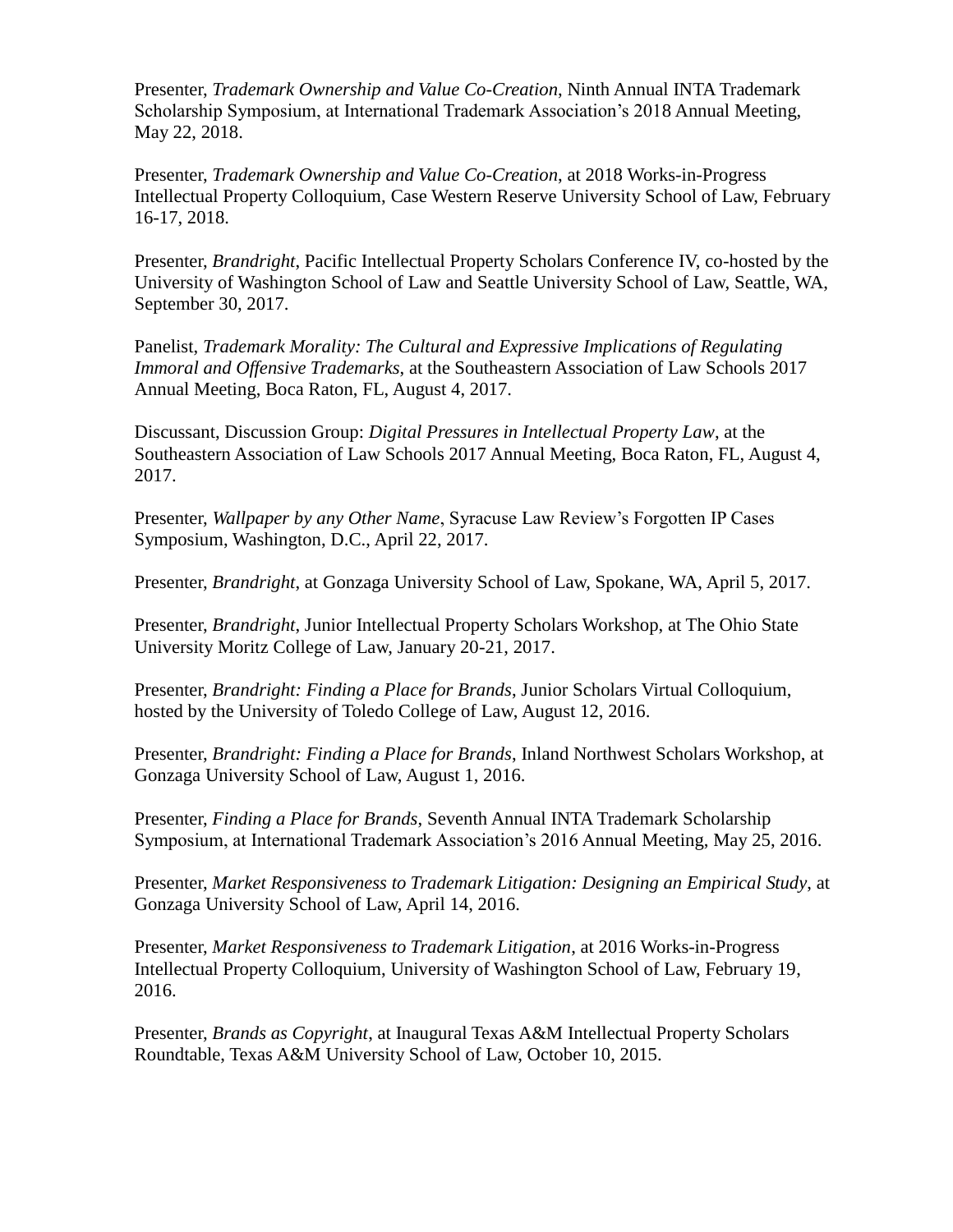Presenter, *Growing Your IP Business: Ethical Risks Posed by Prospective, Current and Former Clients*, at Inaugural Gonzaga Intellectual Property Merit Scholarship CLE, Gonzaga University School of Law, September 25, 2015.

Presenter, *Undercover Copyright: Brand Theory and the Evolution of Trademarks*, at Inland Northwest Scholars Workshop, University of Idaho School of Law, July 31, 2015.

Presenter, *Undercover Copyright: Brand Theory and the Evolution of Trademarks,* Junior Scholars Virtual Colloquium, hosted by the Louis D. Brandeis School of Law at the University of Louisville, July 22, 2015.

Presenter, *Quality Control, Naked Licensing, and Consumer Trademark Use,* Rocky Mountain Junior Scholars Forum, hosted by University of Utah S. J. Quinney College of Law, November 13-14, 2014.

Presenter, *Naked Licensing,* Junior Scholars Virtual Colloquium, hosted by Michigan State University College of Law, August 8, 2014.

Presenter, *Trademark's Fans*, Inland Northwest Scholars Workshop, Gonzaga University School of Law, July 14, 2014.

Participant, *Law and Economics Center's Workshop for Law Professors on Empirical Methods*, George Mason University School of Law, Arlington, VA, May 19-23, 2014.

Panelist and Guest Lecturer, *Racial Mascotting and Trademark Law*, University of Washington School of Law, Seattle, WA, May 8, 2014.

Presenter, *Trademark Law as Corporate Law*, at 2014 Works-in-Progress Intellectual Property, Santa Clara University School of Law, February 7-8, 2014.

Founder and Presenter, *Trademark Bullying and the Duty to Police Infringement,* at the Junior Scholars Virtual Colloquium, hosted by Gonzaga University School of Law, July 17, 2013.

Commenter, at the Drake Intellectual Property Scholars Roundtable, Drake University Law School, Des Moines, IA, March 12-13, 2013.

Invited participant for the inaugural University of New Hampshire IP Academics Bootcamp, Holderness, NH, June 6-8, 2013.

Moderator, *International Business & Trade: From Policy to Practice*, at the Gonzaga Journal of International Law 2013 Annual Spring Symposium, Gonzaga University School of Law, March 22, 2013.

Presenter, *Trademark Bullying and the Duty to Police Infringement,* at Seattle University School of Law, March 4, 2013.

Presenter, *Trademark Bullying and the Duty to Police Infringement,* at Gonzaga University School of Law, February 28, 2013.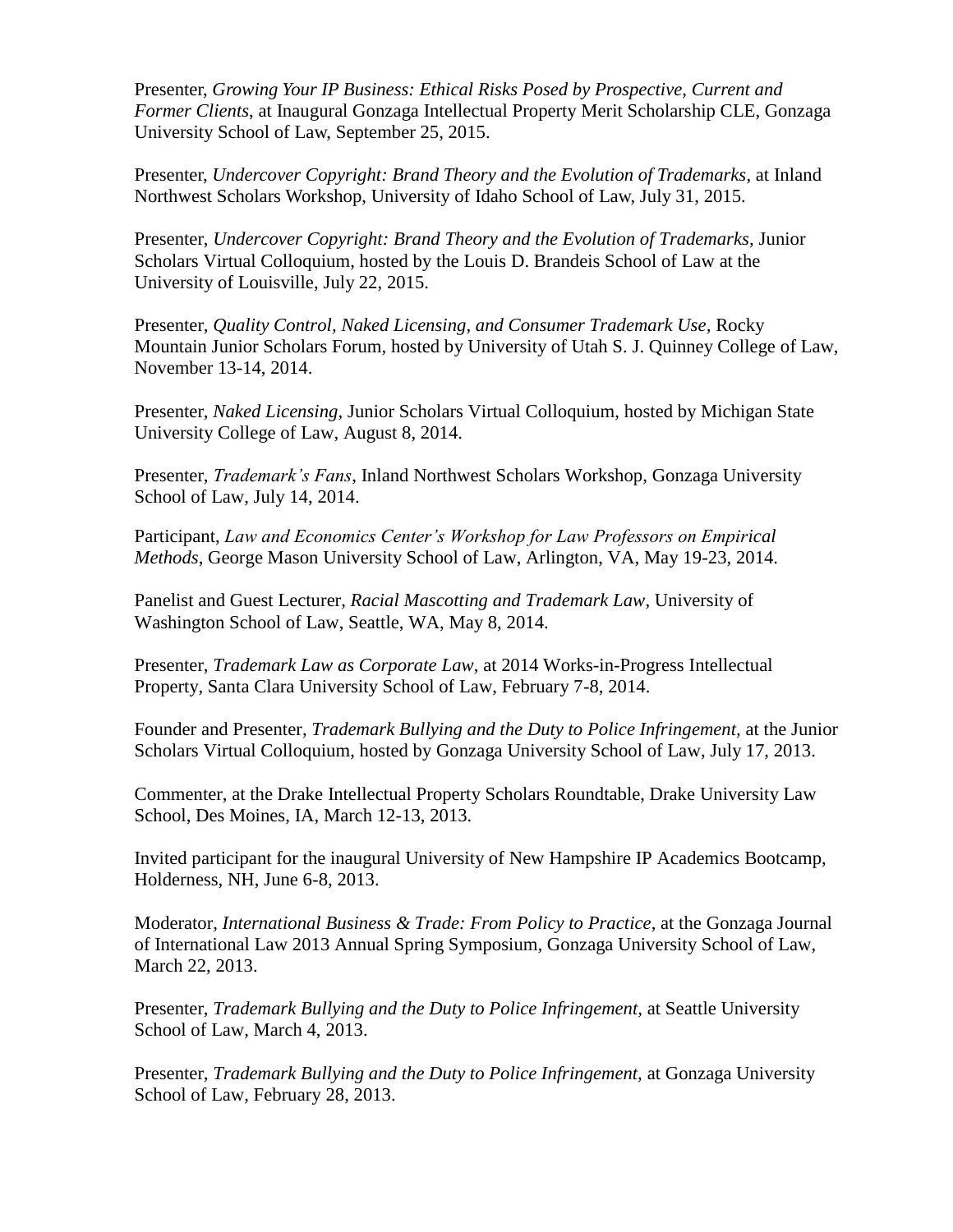Presenter, *Copyright: A Year in Review*, at the Washington State Bar Association's 5<sup>th</sup> Annual Inland Empire Intellectual Property Institute, Gonzaga University School of Law, October 12, 2012.

Presenter, *Registration of Disparaging Trademarks Under the Lanham Act*, at Emerging Legal Scholarship: Teaching Fellows Annual Conference, Loyola University New Orleans College of Law, March 25, 2011.

Presenter, *Facing Facebook: Potential Trademark Concerns*, at Kirkland & Ellis LLP KTECH Training, New York, July 2009.

Presenter, *Douglas v. Talk America*, at Kirkland & Ellis LLP KTECH Training, New York, January 2008.

# **LEGAL PRACTICE EXPERIENCE**

#### *Associate*, **Kirkland & Ellis LLP** September 2007 – June 2010

*Transactional Intellectual Property Group*

Assisted clients with the management of intellectual property portfolios including the filing of copyright and trademark applications, responding to office actions from the United States Patent and Trademark Office, and the monitoring of third party trademarks. Coordinated the intellectual property due diligence and negotiations for venture capital financings and mergers and acquisitions involving pharmaceutical, biotechnology, software, manufacturing, consumer product and communications companies. Negotiated and drafted a wide range of corporate agreements, including stock and note purchase agreements, merger agreements, trademark and patent licenses, development and supply agreements, and web hosting agreements.

#### *Intern*, Thirteen/WNET-New York Summer 2005

Researched and drafted memoranda on sweepstakes law, defamation, copyright law, and FCC broadcast regulations. Informed client of complex New York registration requirements, which led to the complete revision of an annual promotional sweepstakes.

## **ACADEMIC SERVICE**

#### **Gonzaga University School of Law**

- **Law School Pandemic Response Committee**, Chair, 2020-2021
- **Academic Committee of the Pandemic Response Task Force**, 2020
- **Ad Hoc Curriculum Reform Committee**, 2020
- **Budget Committee**, Chair, 2018-2019, 2020-2021
- **Assessment Committee**, 2018-2019
- **Building Audit Committee**, Chair, 2018-2019
- **Building Signage Audit Committee**, 2018-2019
- **Bar Exam Program Redesign Committee**, 2018-2019